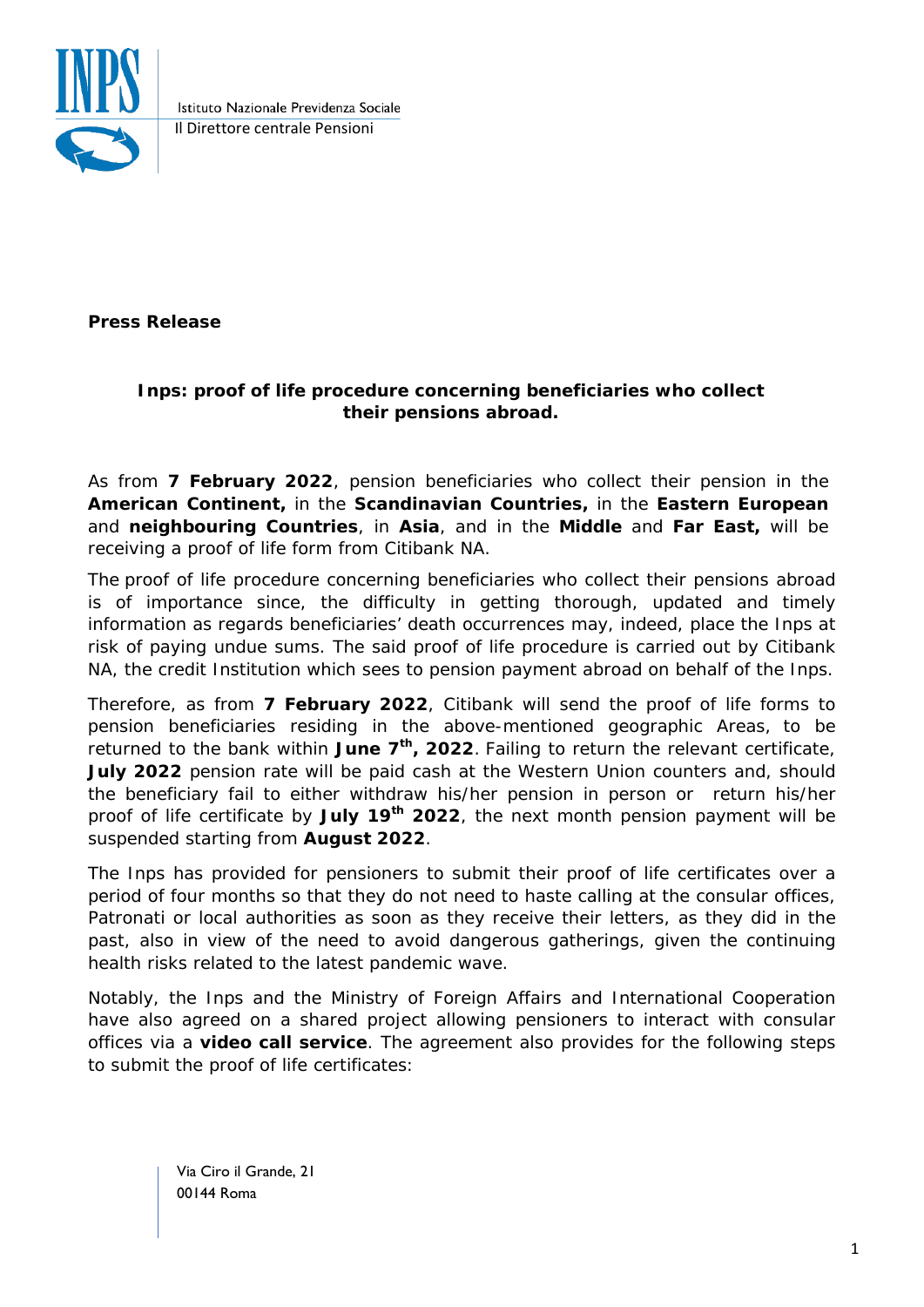- the pension beneficiary who has received the official proof of life form by ordinary mail from Citibank NA, reporting, among others, his/her personal details, Inps reference number and Citibank NA identification code, proceeds to fill it out by also indicating his/her telephone number and e-mail address, signing it and specifying the date of submission;
- the pension beneficiary sends a digital copy of the said form as well as of his/her identity document to the institutional e-mail address of his/her Country of residence local consular office, which sees to get in touch with the pensioner via email, if the relevant address is indicated on the form, or via the video call services available through the most popular web applications, such as Skype, Zoom, Microsoft Teams, Webex or Whatsapp, if his/her telephone number is indicated on the form;
- in this way, the consular office may certify the pensioner's proof of life by actually seeing him/her, also checking the accuracy of the data reported in the form previously received by the consular office via e-mail together with the digital copy of the identity document, against those reported in the original identity document the pensioner will be invited to show during the video call;
- the consular officer may certify the pensioner's proof of life by accessing the Citibank NA web portal available to duly authorised officials. In this case, the authorised consular officer shall still request the pensioner to send the consular office the original form, duly dated and signed, by ordinary mail, in order for it to be kept in the relevant documentary file;
- should the consular officer not be authorized to access the Citibank NA web portal, during the video call, the pensioner will be requested to send the original proof of life form, duly dated and signed, by ordinary mail, to the address of the consular office, in order for the form to be validated according to the usual procedure; after that, the consular office will send the original form to Citibank NA, at "PO Box 4873, Worthing BN99 3BG, United Kingdom", by ordinary mail.

Therefore, pension beneficiaries are kindly requested to make sure that their e-mail address and telephone number are always reported in the proof of life form to be returned to Citibank NA in order to have the possibility to activate the said video call service.

Patronati officers, duly authorised to access the Citibank NA web portal and considered as acceptable witness will also be allowed to avail themselves of the video call services to validate the proof of life forms. Notably, however, this is in addition to but does not replace the standard procedure providing for the physical presence of the pensioner to be assessed by a qualified person, acting as an acceptable witness, authorized to endorse the signing of the pensioner's proof of life form.

Besides this, please note that not only will beneficiaries have four months at their disposal to fulfil their obligations, but also that, based on each foreign Country's legislation, a significant number of **qualified officials**, are authorized to certify the beneficiaries' proof of life forms. Should the beneficiary not be able to fill in the *official* form, Citibank NA will also accept *unofficial* proof of life forms issued by local



Via Ciro il Grande, 21 00144 Roma